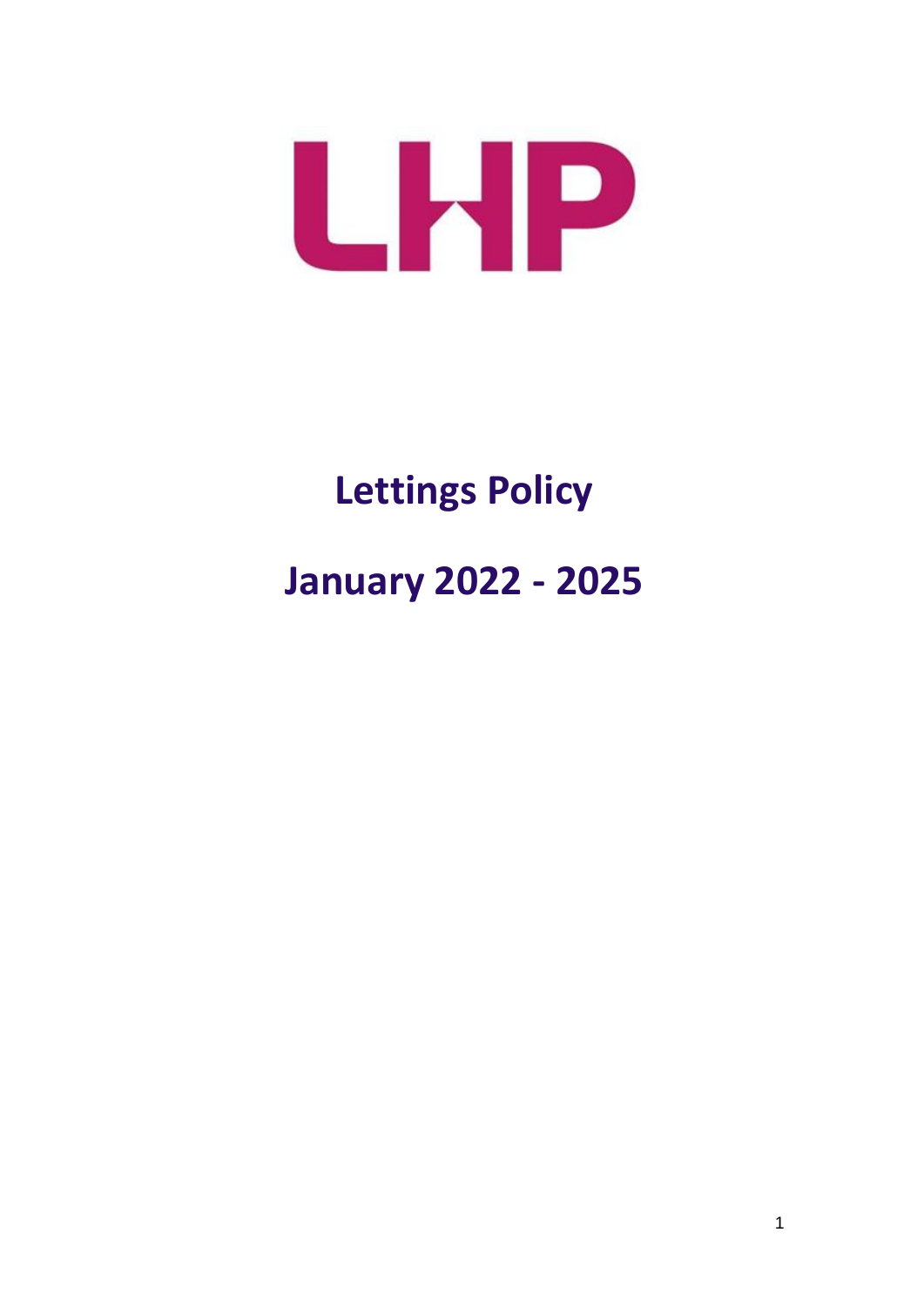# **Lettings Policy**

| Adopted / Date Reviewed:    | January 2022                                                               |
|-----------------------------|----------------------------------------------------------------------------|
| <b>Review Period:</b>       | 3 Years                                                                    |
| <b>Next Review:</b>         | January 2025                                                               |
| <b>Contact Officer:</b>     | Mark Coupland, Corporate Head of Customers                                 |
| <b>Policy Version:</b>      | Second version of policy                                                   |
| <b>Version Reviewed by:</b> | CLT, ELT January 2022                                                      |
| <b>Version Approved by:</b> | Board, ELT January 2022                                                    |
|                             | Home Choice Lincs Policy<br>East Lindsey and Boston Joint Housing Register |
|                             | <b>Void Management Policy</b>                                              |
|                             | <b>Complaints and Compensation Policy</b>                                  |
| <b>Policy Links:</b>        | <b>Tenancy Policy</b>                                                      |
|                             | <b>Succession Policy</b>                                                   |
|                             | <b>Mutual Exchange Policy</b>                                              |
|                             | <b>Equality &amp; Diversity Policy</b>                                     |
|                             | Health & Safety Policy                                                     |

## **Brief Policy Summary:**

This policy sets out the approach that will be taken by LHP, working within the local authority's choice-based lettings schemes it currently participates in, to effectively market and let our available social and affordable rented homes.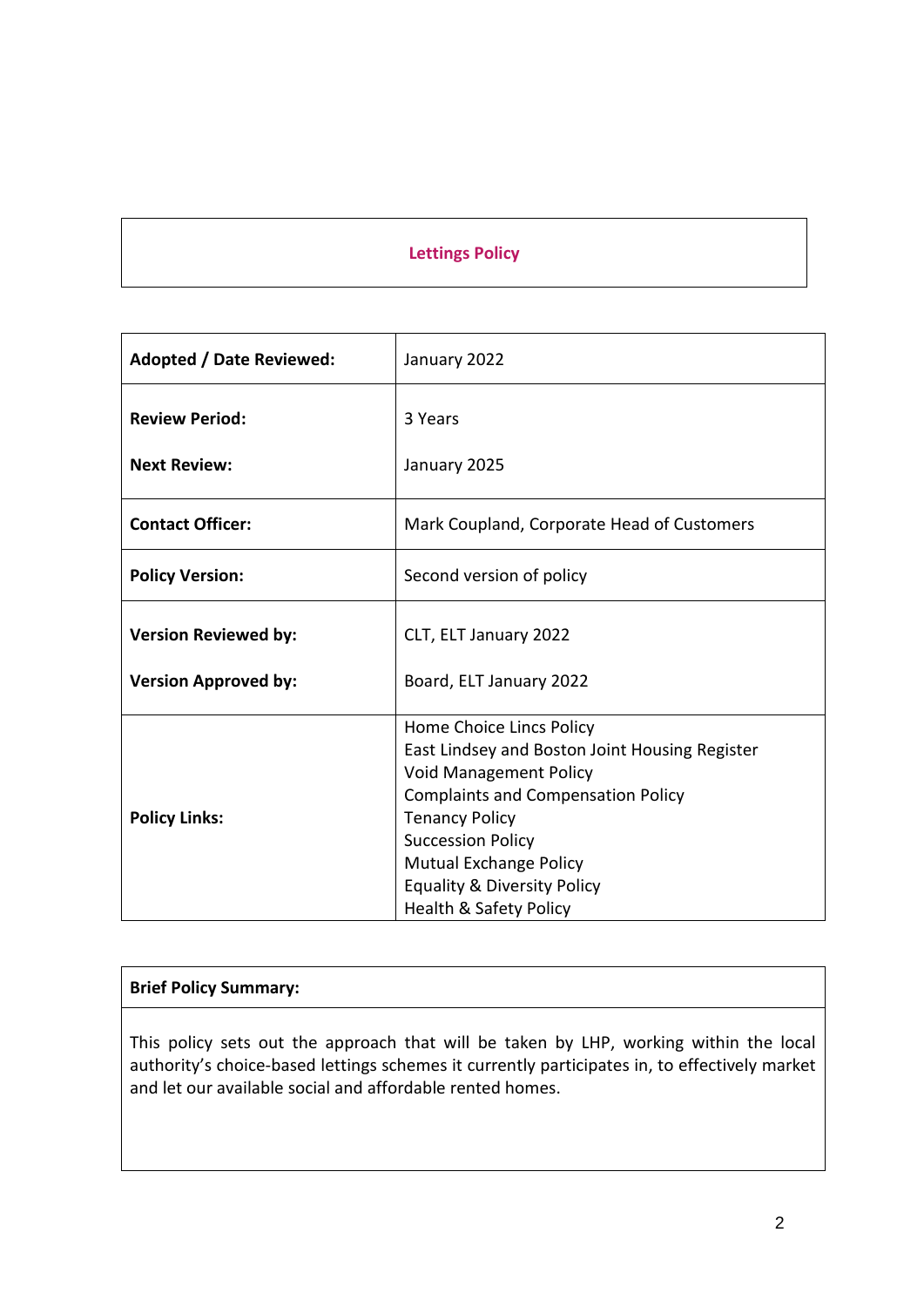| 1.  |  |
|-----|--|
| 2.  |  |
| 3.  |  |
| 4.  |  |
| 5.  |  |
| 6.  |  |
| 7.  |  |
| 8.  |  |
| 9.  |  |
| 10. |  |
| 11. |  |
| 12. |  |
| 13. |  |
| 14. |  |
| 15. |  |
| 16. |  |
| 17. |  |
| 18. |  |
| 19. |  |
| 20. |  |
| 21. |  |
|     |  |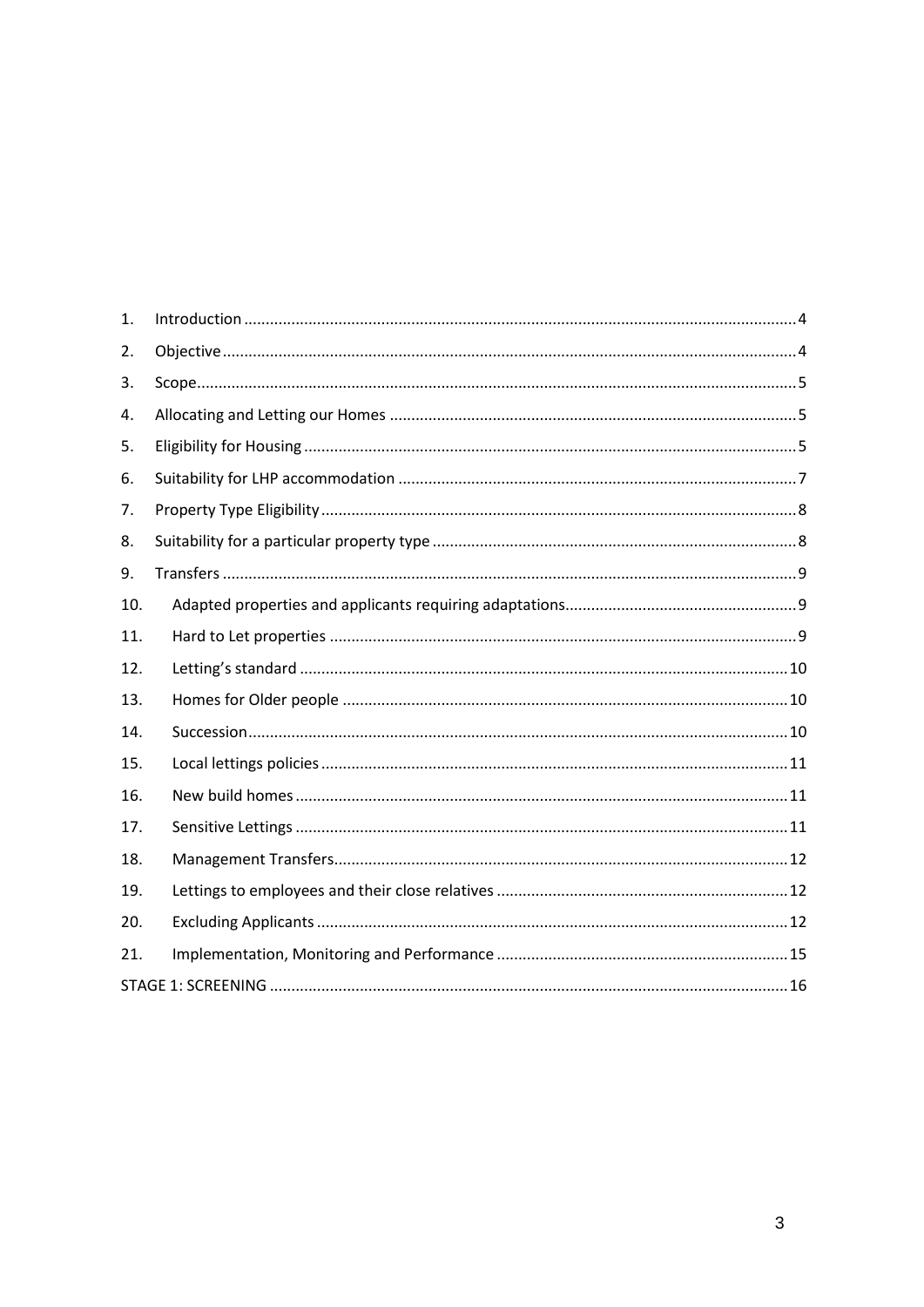#### <span id="page-3-0"></span>**1. Introduction**

Lincolnshire Housing Partnership aims to make best use of its housing stock and address housing need in its areas of operation. This policy sets out how we let our homes to suitable applicants, how we will market our homes and what checks, exclusions, or exceptions we may apply.

The policy is aligned with the Regulatory Standards set by the Regulator of Social Housing, specifically: -

#### **Customer Involvement and Empowerment Standard**

- Customer service, choice, and complaints The options for customers looking to rent a home with LHP, and the type of home they may be eligible for are described in this policy.
- Understanding and responding to the diverse needs of customer This policy ensures that customers are treated fairly and equally, whether they are new customers or those already living in LHP homes and who may be affected by allocations and lettings in their neighbourhood.

#### **Tenancy Standard**

• Allocations and mutual exchanges This policy describes how LHP will make best use of stock when letting homes, make lettings which are compatible with the purpose of the housing type, contribute to Local Authorities' strategic housing function and support the creation of sustainable communities.

## <span id="page-3-1"></span>2. **Objective**

The policy objectives are to:

- Let homes to suitable customers
- Be consistent, fair, and transparent in the way we let our homes
- Make sure applicants understand their rights and responsibilities
- Assist our local authority partners in meeting housing need in line with our local housing partnership commitments
- Minimise the number of vacant homes and associated rent loss
- Ensure that all homes are let to our agreed lettings standard
- Help create sustainable communities

#### **Equality and Diversity**

LHP recognises that its customers and staff come from diverse backgrounds, with varying experiences and needs. LHP is committed to promoting equality and fairness and combating discrimination. This applies to everyone, regardless of gender, racial or ethnic background, disability, religion or belief, sexual orientation gender reassignment, age, marital or parental status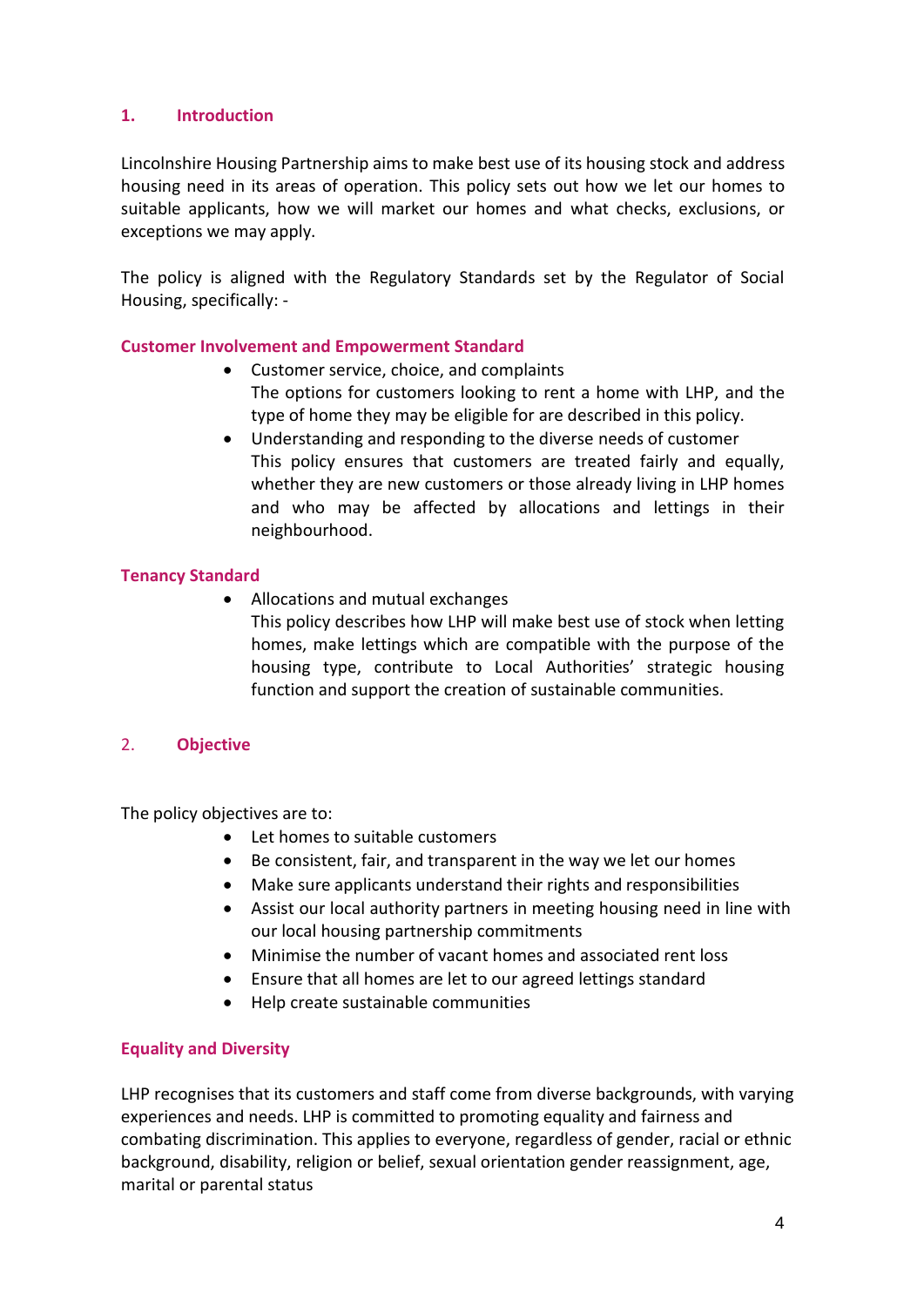## <span id="page-4-0"></span>**3. Scope**

The policy will be applied to all applicants for housing with LHP, either from the relevant housing registers through our choice-based lettings partnership agreements, or applicants from other sources, such as Kwik Key, Right Move,social media, or other sources.

#### <span id="page-4-1"></span>**4. Allocating and Letting our Homes**

LHP operates across two main Local Authority areas, North East Lincolnshire and Lincolnshire and uses the Homes Choice Lincs and East Lindsey and Boston Joint Housing Register local authority schemes, complemented by other methods, to allocate homes. In addition, we have properties and work with our partners in West Lindsey and South Kesteven District Council areas in order to advertise or receive nominations for homes in these areas.

Each Local Authority policy adheres to the legal requirements of the Part 6 of the Housing Act 1996 (as amended) and therefore meets all statutory requirements relating to eligibility and qualification for housing. Local Authority policies are framed to provide Reasonable Preference to those with housing need, and LHP participation with the Local Authority scheme therefore ensures that those with housing need have priority access to a proportion of homes.

Customers can apply for housing through the Local Authority scheme. The Local Authority policy will usually describe the types of properties eligible applicants can apply for, how eligible applicants will be prioritised, and the method of allocating homes.

LHP may infrequently advertise some homes outside of the local scheme; either to attract new customers from different markets, or to address an imbalance in the locality. These homes will be advertised on a first come first served basis and may be advertised in a number of ways including web-based platforms such as Rightmove.

The decision to allocate a home through one of these alternative methods, and the selection of the allocation's method, will be at the discretion of the Lettings Manager. Consideration will be given to any issues related to the previous tenancy, any known local issues, demand for the property and existing arrangements with the Local Authority.

Applicants for these properties will be assessed to check that they are eligible for housing with LHP as they have not already been verified by a Local Authority. Customers can find out more about how to access a home via Find a Home page on the LHP website.

## <span id="page-4-2"></span>**5. Eligibility for Housing**

Anyone aged 16 or over and in housing need will be eligible to apply for LHP homes. Applicants between the ages of 16 and 18 will be granted an Equitable Tenancy. This enables a customer under the age of 18 to occupy a property despite being unable to hold a legal title.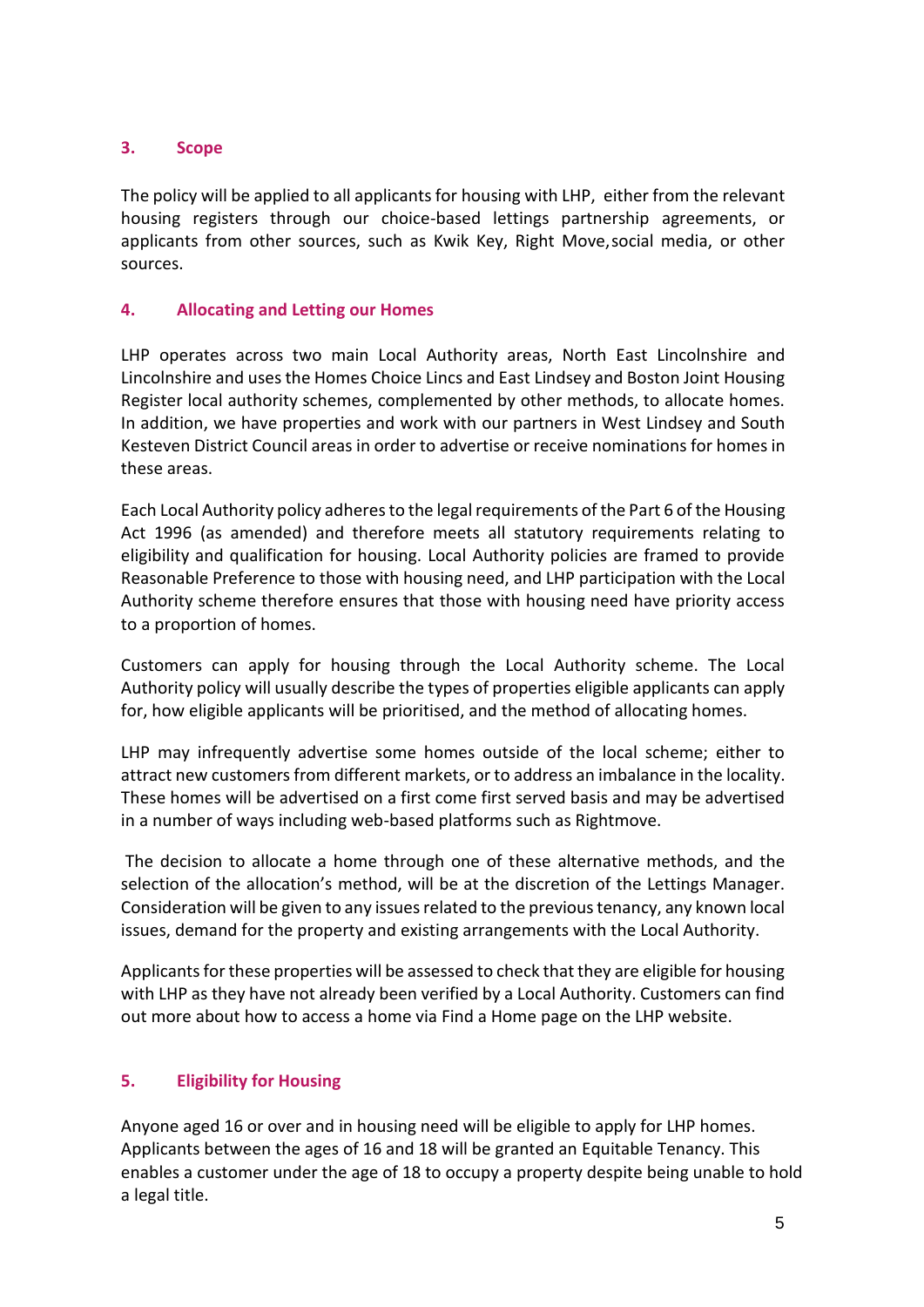Applicants for properties allocated by a direct let will be subject to Right to Rent eligibility check to ensure that they qualify to rent a home.

LHP will require every member of the household over the age of 18 will be required to supply one of the following documents, in person, so we can verify the documents.

# **List A (Group 1)**

- UK Passport / EEA National Passport / Identity Card
- Registration Certificate for Permanent Residence of EEA National
- EEA Family Member Permanent Residence Card
- Biometric Residence Permit with Unlimited Leave
- Passport or Travel Document Endorsed with Unlimited Leave
- UK Immigration Status Document Endorsed with Unlimited Leave
- A Certificate of Naturalisation or Registration as a British Citizen.

If one of the above documents cannot be provided the applicant(s) will need to provide TWO of the following:

# **List A (Group 2)**

- UK Birth/Adoption Certificate / Full/Provisional UK Driving Licence (Photo Card)
- A Letter from HM Prison Service / Criminal Record Check
- A Letter from a UK Government Department or Local Authority
- A Letter from National Offender Management Service
- Evidence of current or previous service in UK Armed Forces
- A letter from police confirming certain documents reported stolen
- A letter from a Private Rented Sector Access Scheme
- A letter of attestation from an employer
- Benefits Paperwork (Must be from within the last 3 months)
- A letter from a UK Further or Higher Education Institute

A letter of attestation from a UK passport holder working in an acceptable profession. If you only have limited leave to remain in the UK, then you will need to provide the following:

- A valid passport endorsed with a time-limited period
- Biometric immigration document with permission to stay for a time limited period
- Non-EEA National Residence Card
- UK immigration status document with a time limited endorsement from the Home **Office**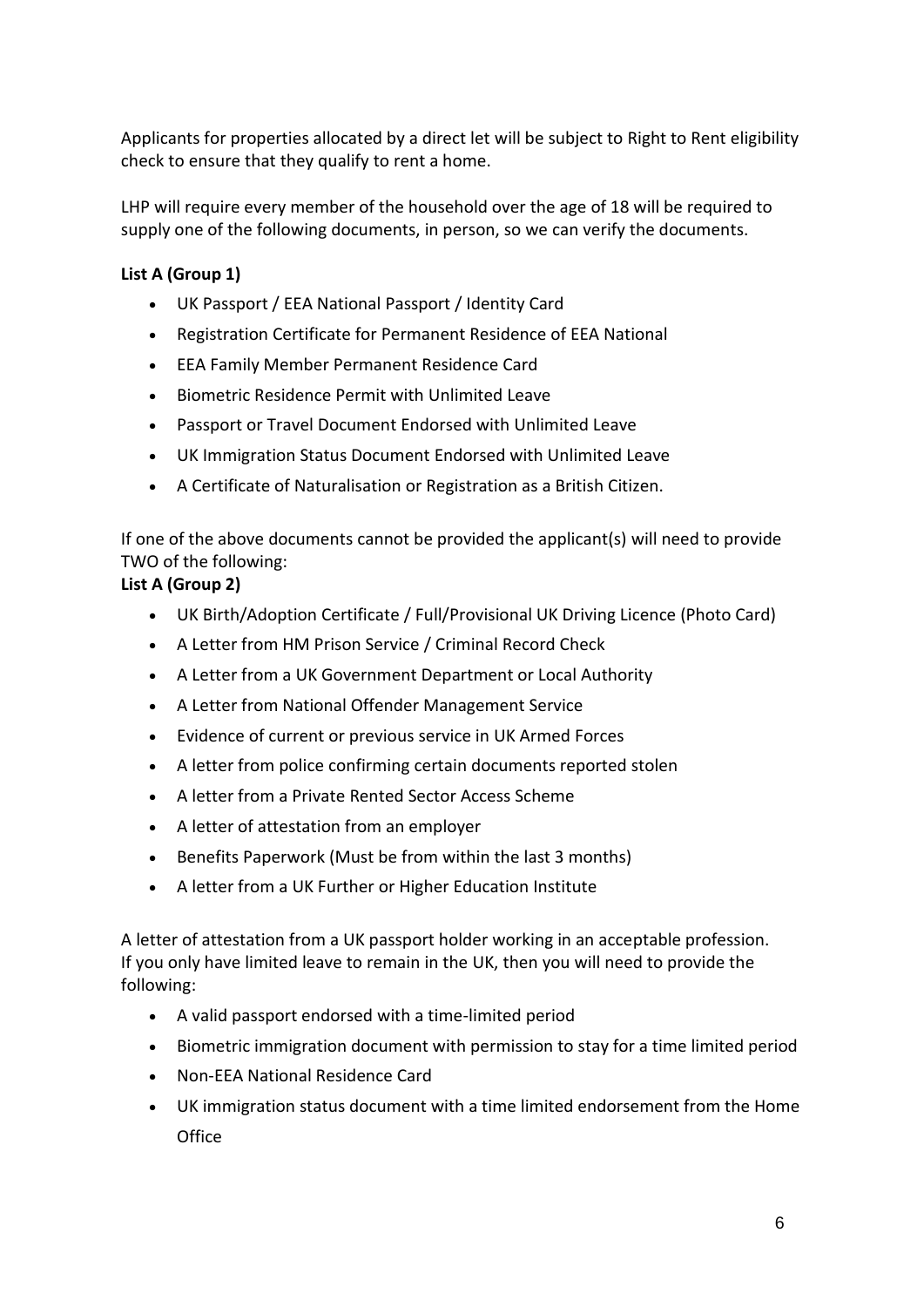#### <span id="page-6-0"></span>**6. Suitability for LHP accommodation**

In order to ensure that lettings are suitable and sustainable we will carry out a number of checks prior to proceeding with an offer of accommodation.

#### **a. Affordability**

All applicants will undergo a "pre-tenancy financial assessment" to confirm their ability to pay their rent and other commitments (such as Council Tax, utilities, food and other household expenditure, any debt or loan repayment commitments etc.). Where an assessment indicates that an applicant would be unable to sustain the tenancy from a financial point of view the offer of accommodation will not proceed, and they will be given advice regarding how to improve their circumstances so that they are "tenancy ready".

All applicants are required to pay a minimum of one week's rent (pro rota based on sign up day) in advance at sign-up in order to ensure that the tenant is complying with the terms of the tenancy agreement for rent to be paid weekly in advance, and also to confirm and reinforce the ethos that payment of rent is the tenant's responsibility, regardless of any benefit entitlement.

#### **b. Support to sustain a tenancy**

Where an individual may require care or support to be able to maintain their tenancy, we will request the appropriate care and support plans from the relevant agencies. We may identify where a digital solution may beappropriate to assist an applicant in sustaining a new tenancy. Even when these are in place there may be some circumstances where LHP accommodation may be considered unsuitable as the level of support need is considered to be too high. A risk-based approach will be taken and full consideration of the individual and their circumstances, in liaison with relevantagencies, will be carried out before any decision to decline housing.

#### **c. Housing applicants with convictions**

We will ask applicants to disclose any unspent convictions as part of their application for housing with LHP. Where an applicant has declared unspent convictions, we will carry out a risk assessment. Applicants may be refused housing if there is reason to suppose that the applicant is likely to pose a risk to their household, neighbours, or wider community. The risk assessment will also consider the type of property and suitability of the area to ensure that this does not pose a risk to the ex-offender.

Where a Schedule 1 (those who pose a risk to children) is disclosed or we become aware that the applicant is subject to MAPPA (Multi Agency Public Protection Arrangements) imposed on registered sexual violent and/or dangerous offenders). We will work with those agencies supporting the MAPPA to ensure that the proposed property is suitable. Applicants may be refused where the risk is deemed to be high/difficult to manager or we do not have a suitable property.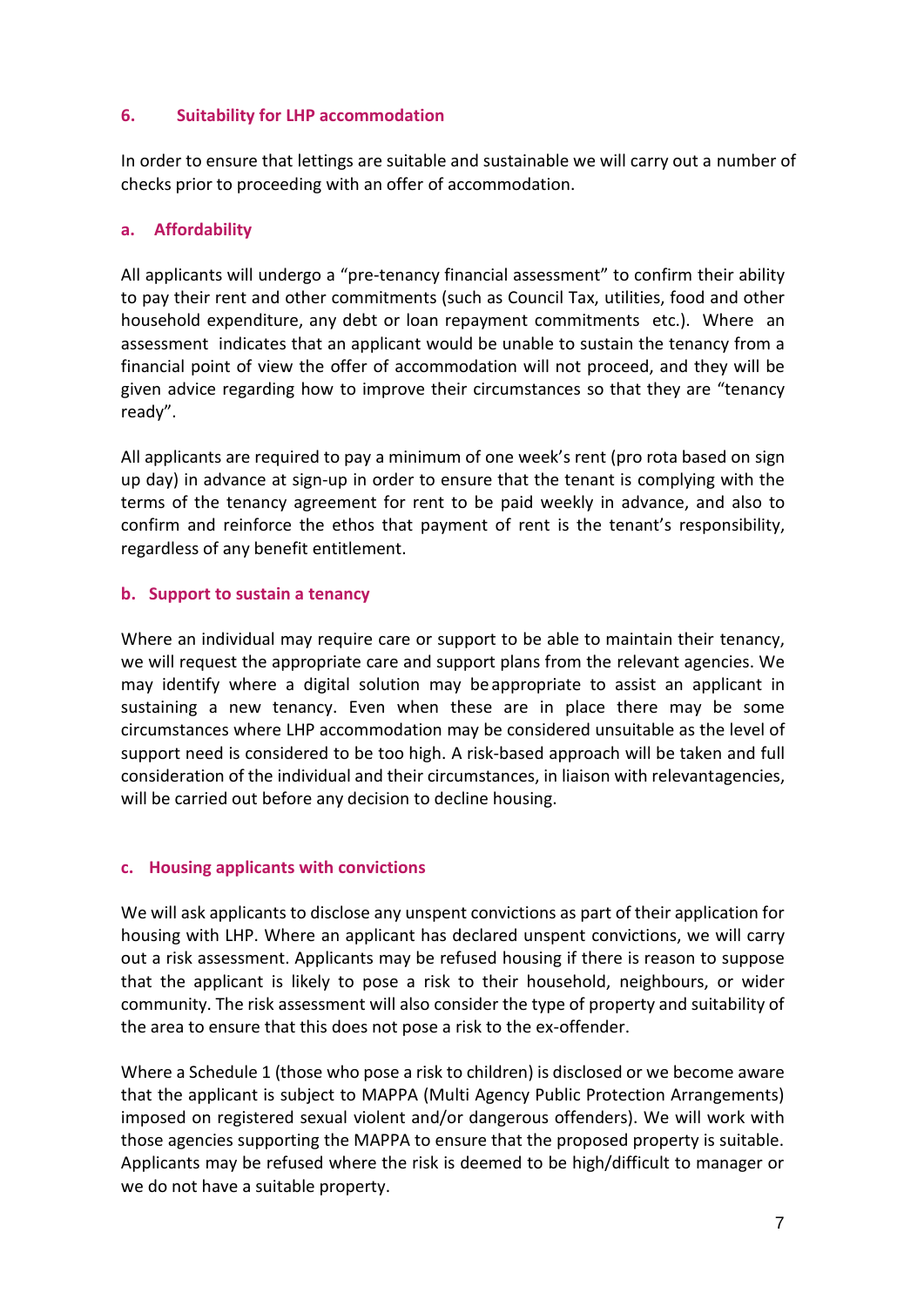#### **d. Homeowners**

 Applicants who are homeowners may apply for re-housing if they meet any of the criteria below:

- They need sheltered accommodation and age banded accommodation
- Their mortgage lender is repossessing their home.
- Their relationship has broken down and as a result they need to sell their home.
- Their current home is unsuitable due to ill health or disability.

## <span id="page-7-0"></span>7. **Property Type Eligibility**

- a. LHP will use the same property size eligibility that is used to assess the benefit eligibility for assistance with housing costs. Using these rules, a separate bedroom is required for.
	- A couple (aged 16 or over) who live together as partners
	- A single adult
	- Two children under 10 who are part of the same family
	- Two children of the same sex under 16 who are part of the same family
	- Gender reassignment, in respect of children sharing rooms who are transitioning or identify as a sex different to that assigned at birth.
	- any remaining children who cannot be paired according to the rules above.
- b. In order to make best use of stock LHP will always seek to maximise the occupancy of a property in accordance with the guidance above. However, there may be occasions when an allocation is made to a household who will under-occupy a property, with consideration of affordability. Any such decision will be at the discretion of the Lettings Manager and is expected to be in exceptional circumstances.

#### <span id="page-7-1"></span>**8. Property Suitability**

#### **a. Household Size**

All LHP properties are given a bedroom number and a maximum number of occupants based on the size of the home. LHP will not make an offer of a tenancy where we believe that the occupants would immediately or in the near future be deemed to be overcrowded.

#### **b. Adaptations**

Where a property has adaptations to suite a particular physical need, preference will be given to applicants with this requirement. LHP will work with Local Authorities and Occupational Health to assess the requirements of the applicant.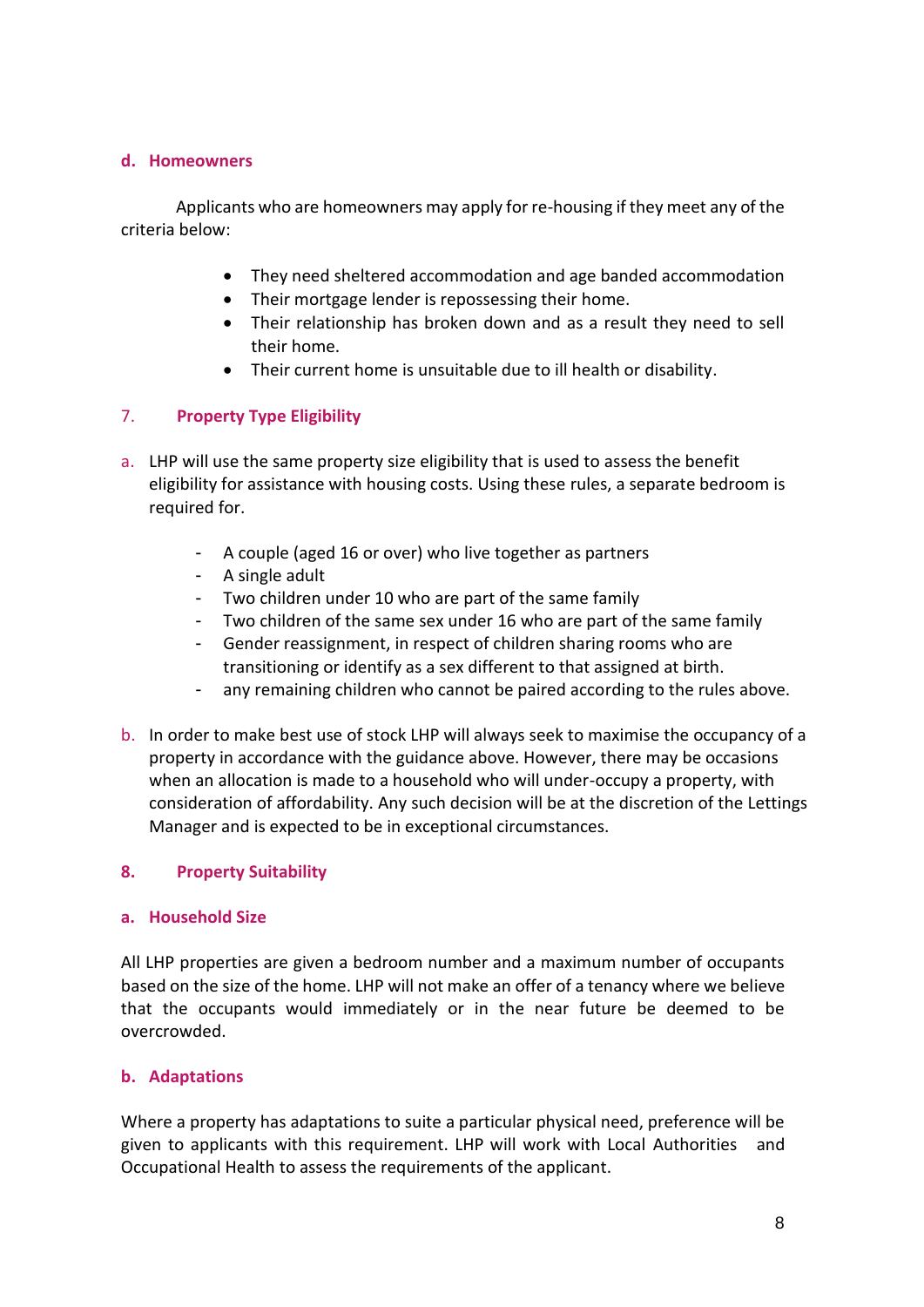## <span id="page-8-0"></span>**9. Transfers Criteria**

Current LHP tenants who register on either of the local authority schemes will be assessed by the administrating authority and awarded a priority band in accordance with the relevant policy. Internal Transfers will normally only be accepted where all accounts are free of debt, all terms and conditions of the tenancy have been met and a satisfactory tenancy inspection has been completed.

We will not accept applications for transfer from tenants with Starter Tenancies until the tenancy has been converted to an Assured Tenancy unless in exceptional circumstances.

Where a transfer applicant is currently banded as having no or low housing need, a "like for like" move within the immediate vicinity (within a 2-mile radius) will not generally be approved. An exception may be allowed for residents of sheltered schemes who may have a wish to move from a studio to one-bedroom flats. Additionally, a transfer applicant classed as having no or low housing need would need to have been resident in their current home for 2 years before a transfer could be considered.

Where LHP is seeking to rehouse customers as a permanent decant LHP will work with the customer to identify a suitable alternative property to be offered directly. Customers may also be advised to register with the local authority scheme in order to potentially create a wider choice of properties.

We will continue to publicise and promote mutual exchange as an option for current tenants who wish to transfer and will provide information and advice tocurrent tenants to assist them, as appropriate. Full details of how we will deal with applications for a Mutual Exchange are included in the LHP Mutual Exchange Policy.

## <span id="page-8-1"></span>**10. Adapted properties and applicants requiring adaptations**

Properties which are either fully adapted or have a number of major adaptations will be advertised with these details and priority for these will be given to applicants who have a need for those adaptations. This will include, level access showers, ramped access, widened doorways, hoists, stairlifts etc. Where no suitable applicant has bid on the property under one of the choice-based lettings scheme we may choose to contact partner agencies to identify a suitable applicant who has a need for the adaptations, to make best use of the available stock. We will only remove adaptations where all potential options to find a suitable tenant with a requirement for the adaptations have been exhausted. Adaptations will be reused and recycled if possible.

# <span id="page-8-2"></span>**11. Hard to Let properties**

Where a property is considered "Hard to Let" LHP may use other means to advertise the property outside of the Local Authorities allocation scheme.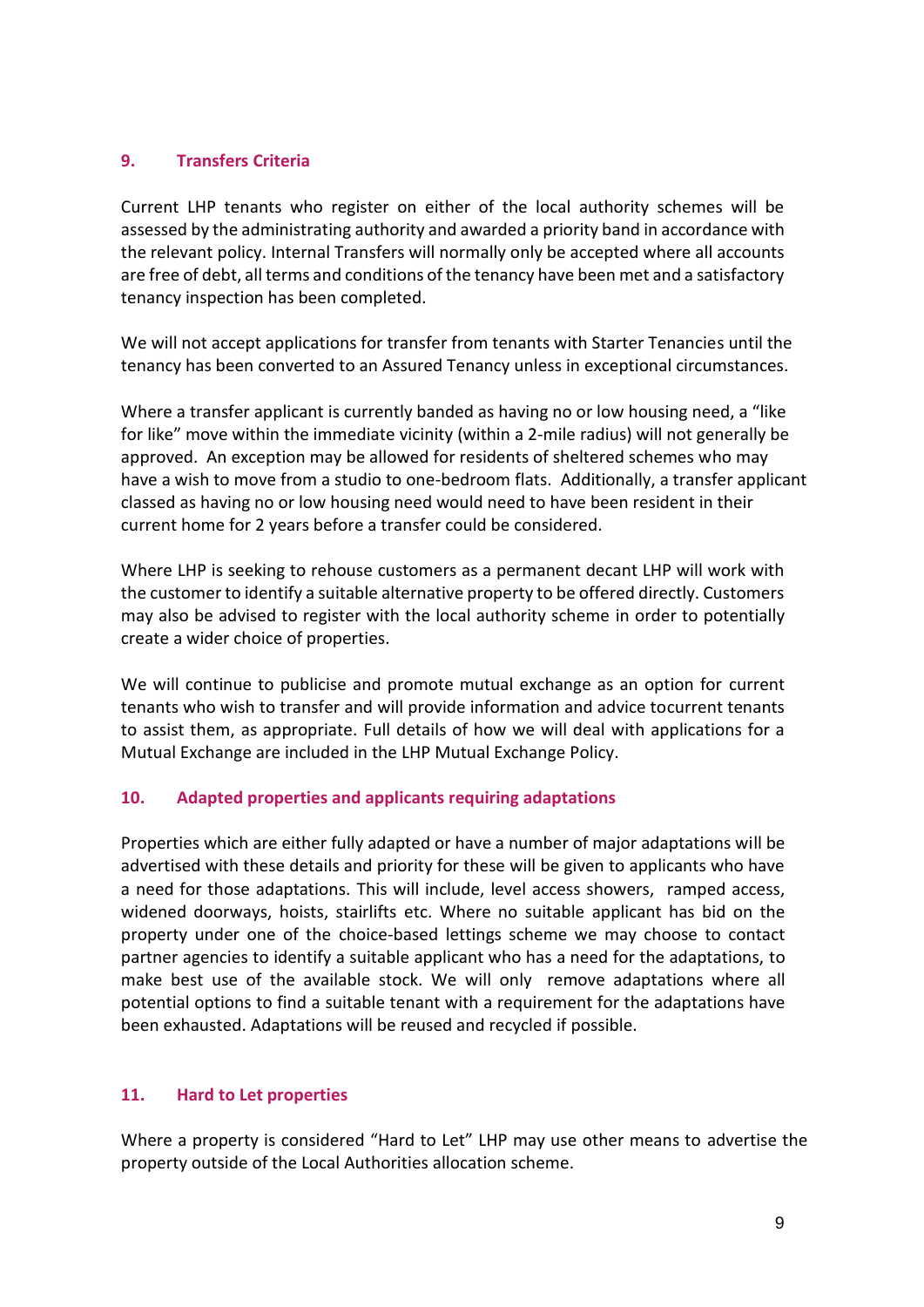We will define a property as hard to let if there have been no suitable bids received after advertising through two CBL cycles, where no nomination has been made by the Local Authority or where similar properties in the location have failed to attract suitable bids via CBL on a regular basis.

We may decide to market the property using alternative mediums such as social media, in order to secure a suitable tenant. For properties advertised this way we are able to relax the criteria for "bedroom need", providing the applicant can demonstrate affordability of a home larger than their needs.Other criteria, such as age restrictions for older person's accommodation, may also be relaxed.

Properties, or types of properties, that remain difficult to let and have a sustained adverse effect on the surrounding area, community and rent loss will be subject to an appraisal, as per our Asset Management Strategy. The appraisal will determine actions necessary to remedy the issue and may include improvements or alterations, environmental improvements or modifications, conversion, or disposal.

## <span id="page-9-0"></span>**12. Letting's standard**

All of our properties will be let to our "Letting's standard" which is periodically reviewed and amended, in consultation with customers. This sets out the minimum standard that our properties will be at when we sign up our new tenants. Depending on the condition of the property we may offer a decoration allowance, which will be based on the type of property, number and size of the rooms, current condition of the property, and the demand for the property.

## <span id="page-9-1"></span>**13. Homes for Older people**

In addition to our general needs stock there are certain properties that we specifically designate for "older people" and/or people with assessed need for support. This includes sheltered schemes, which may have communal lounge, kitchen, laundry, lift, LifeLine services, etc.; grouped flats that are designatedfor older people as part of a localised approach to make best use of our stock; bungalows that were grouped by design to create an older person's community and which in some cases are attached to sheltered schemes (with tenants having access to and use of communal facilities which they are then service charged for).

Age criteria will apply to the properties described above. However, there may be circumstances when this restriction may be waived e.g., medical need or if a property is designated hard to let. This will be assessed on a case-by-case basis and will include considerations of community cohesion and tenancy sustainability.

#### <span id="page-9-2"></span>**14. Succession**

Applications for succession to a tenancy are considered by the housing teams, in line with relevant legislation. Where an occupant is entitled to succeed the tenancy, but the property is unsuitable e.g., due to size or age restriction, they will be required to register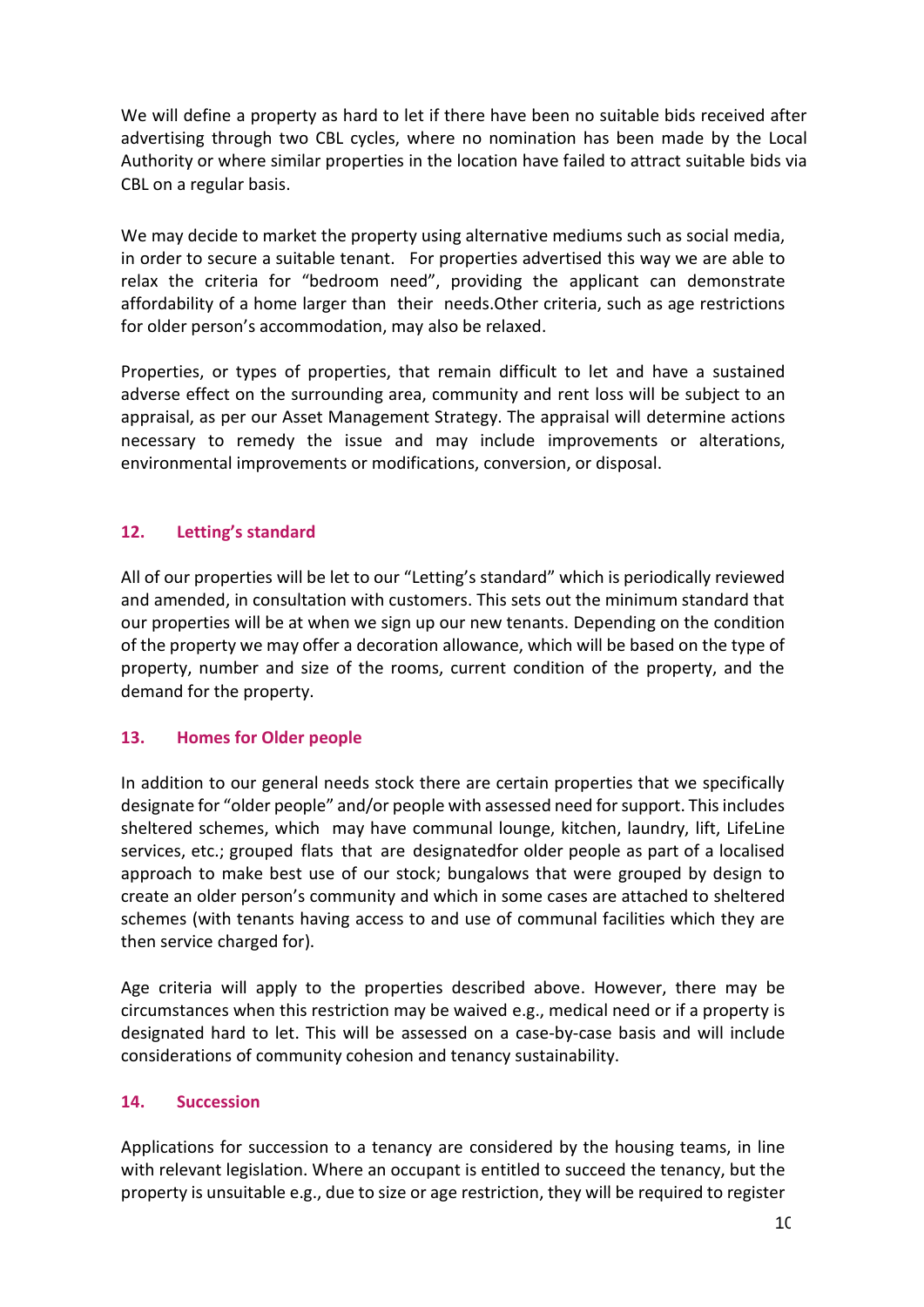onthe relevant cbl scheme and will be awarded priority. They will be expected to place bids through the scheme, and this will be monitored to ensure that they are able to secure suitable alternative accommodation.

# <span id="page-10-0"></span>**15. Local lettings policies**

In order to create and maintain balanced and sustainable communities we may implement local lettings policies, in agreement with our local authority partners. The policy requires:

- An evidence base to understand the issues the policy is seeking to address. This evidence base can then be used to develop a framework of targets for performance management measures,
- Clear criteria for the prioritisation of applicants.
- An outline of the approach to review. Local Lettings Policies should be reviewed at least every 2 years.

## <span id="page-10-1"></span>**16. New build homes**

The key objective when allocating new build homes is to achieve balance and sustainability in the estate and the wider community. Local Lettings Policies for new build developments are common practice and will typically include:

- The objective to create a balanced, sustainable community, with a mix of residents successfully managing their tenancies.
- To provide low income working households access to affordable housing.

For new build properties in the North East Lincolnshire Council area, we have an agreement to offer additional priority to serving or former members of the Armed Forces in order for them to access secure and affordable housing (up to a maximum of 5 lettings per year).

## **a. S106 Restrictions**

When allocating and letting new build homes we will work with the relevant local authority to ensure that we comply with any planning agreements in place, such as s.106 agreement

## <span id="page-10-2"></span>**17. Sensitive Lettings**

In order to ensure a sustainable tenancy for the applicant, or to prevent potential housing management issues that may result from an unsuitable match, we may apply a sensitive letting. This means that we may depart from our usual allocation practice and instead of allocating a property to applicants in order of their priority (based on housing need), we will consider the suitability of the applicant for the property on the basis of the information we have about them.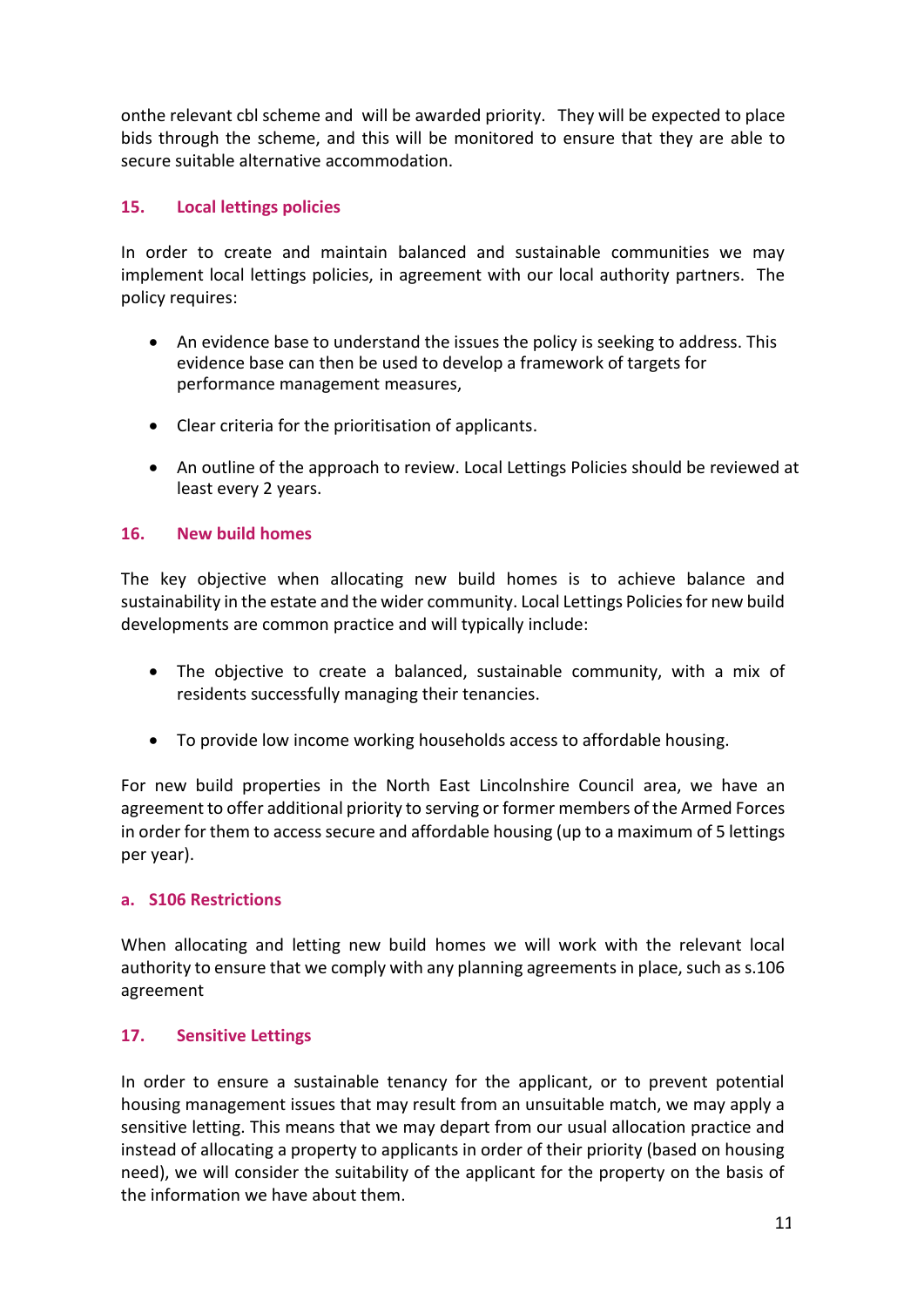In order to achieve communities which are balanced, safe, and sustainable we may implement a sensitive lettings criterion on individual properties and/or areas.

For example, this could be the case where there is previous age-designated stock or where there have been issues relating to anti-social behaviour or community cohesion**.**

In all cases, any such use of sensitive let criteria will be advertised in the CBL advert. When in force this may result in offers of accommodation being made to the most suitable applicant on the shortlist regardless of their position.

## <span id="page-11-0"></span>**18. Management Transfers**

There may be exceptional circumstances where a tenant needs to be moved as a matter of urgency or priority, either to maintain balanced and stable communities, to protect vulnerable tenants (including cases of harassment or domestic abuse) or tenants who have lost their home due to fire, flood etc. In addition, there may be instances where an urgent move is required for technical reasons, for example, major structural repairs, damp, asbestos etc.

The applicant should be placed into the appropriate priority band and would usually be expected to place bids on suitable properties as they are advertised. Where the applicant is placed in a priority band for a management transfer but is either unable or unwilling to place bids themselves, or the need for rehousing is urgent and immediate, a Direct Let or Match may be considered.

Applicants who would otherwise be offered a temporary decant for works, such as damp works, may be offered an alternative "like for like" move, a "permanent decant", in order to reduce the overall cost for LHP.

## <span id="page-11-1"></span>**19. Lettings to employees and their close relatives**

Applicants for housing are asked to declare if they are related to a LHP staff, Board or Committee member. Any letting to an existing employee or their close relatives (for example spouse, civil partner, child, brother, sister, parent, parent-in-law, grandparent, grandchild, guardian, adoptive parent, adopted child) must be approved in advance by the Chief Executive in order to ensure the probity of the let.

## <span id="page-11-2"></span>**20. Excluding Applicants**

#### **a. Former tenant debts**

Where a former tenant has applied for rehousing and has outstanding housing related debt with LHP, if they are below the £500 threshold for the appropriate cbl scheme and are active on the housing register we may agree to rehouse them and write the debts in to the new tenancy agreement. The factors which will be considered include.

how long ago the debt was accrued, and the rent payment behaviour since it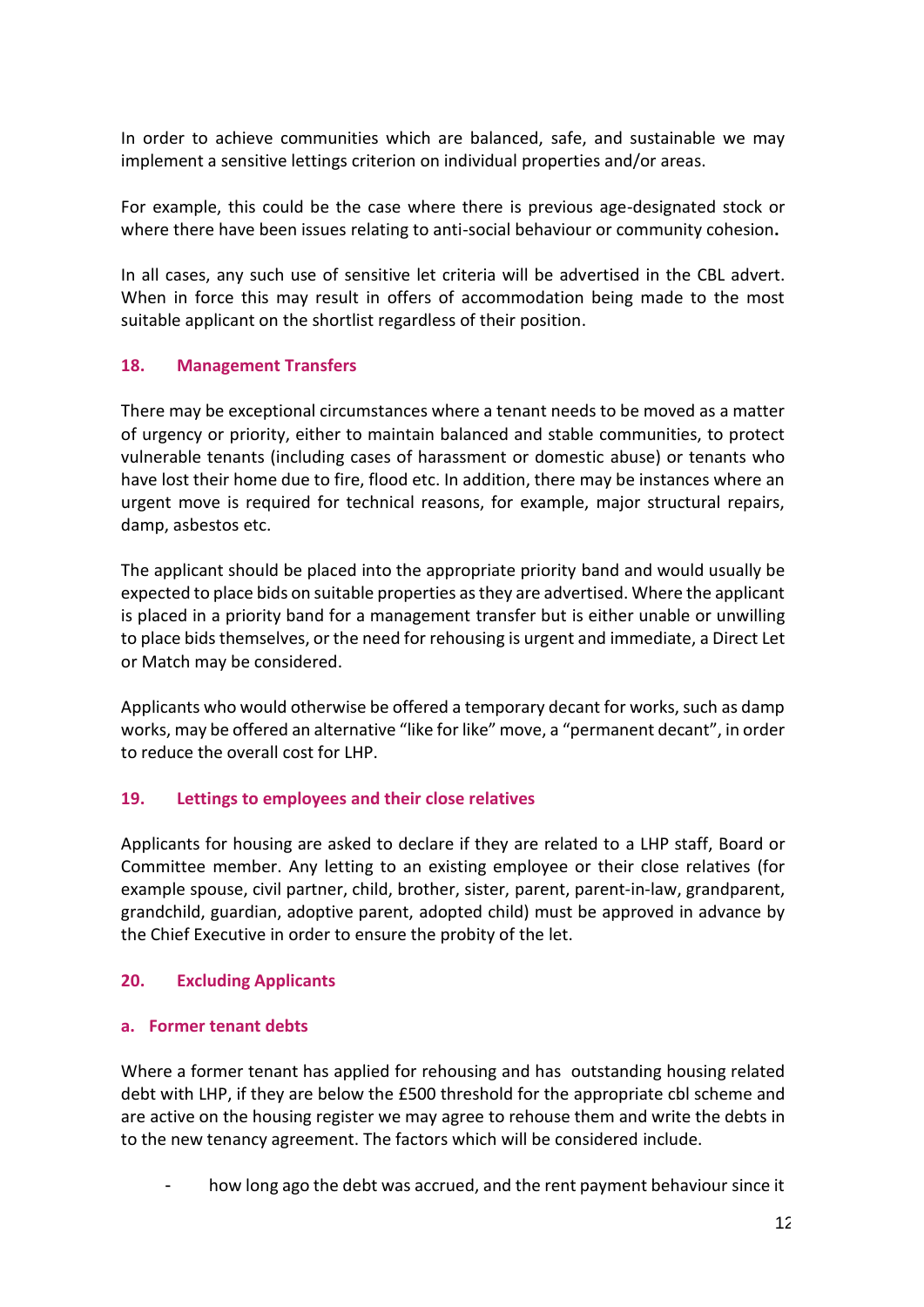was accrued.

- the total amount of debt
- the cause of the debt e.g., whether the customer chose not to pay, was unable to, whether the rent charged was affordable, or whether welfare reforms contributed.
- whether a repayment plan had been agreed or a possession order and if the customer complied with it.
- Whether the customer's circumstances have changed significantly.

## Debts owing to other housing providers/landlords

All housing related debts accrued and still owing are to be considered. LHP will take into account the amount and type of the debt, the circumstances under which it accrued and the applicant's payment record.

All applicants must be asked to clear any debts owed to their current landlord in full. If this is not possible, they must be advised that their application cannot be considered until they demonstrate a commitment to pay regularly for a period of at least six months.

If we fail to get any details of previous debts from private landlords, we must take this to mean that no debts exist.

#### **b.** Antisocial Behaviour

If there is evidence that the applicant/member of the household has acted and/or been identified as perpetrating antisocial behaviour which makes them unsuitable to be a customer in the property, they have applied for the application may be refused. This will only be in the circumstances where the nature and severity of the antisocial behaviour is a serious threat to LHP staff, contractors, customers, or the community.

Consideration will be given to how long ago the incidents occurred, whether there were factors involved which related to the previous address and how the individual has conducted themselves since and whether the customers circumstances have changed significantly.

#### **c. Criminal Behaviour**

If an applicant/member of the household has been convicted of a "serious offence" that is unspent, and they may pose a treat/risk to our staff, customers, contractors, or the community the application may be refused.

Examples of "serious offences" include:

- Public Order offences, nuisance, vandalism, breach of injunction
- Dealing, supplying, or cultivating controlled drugs
- Burglary, robbery, theft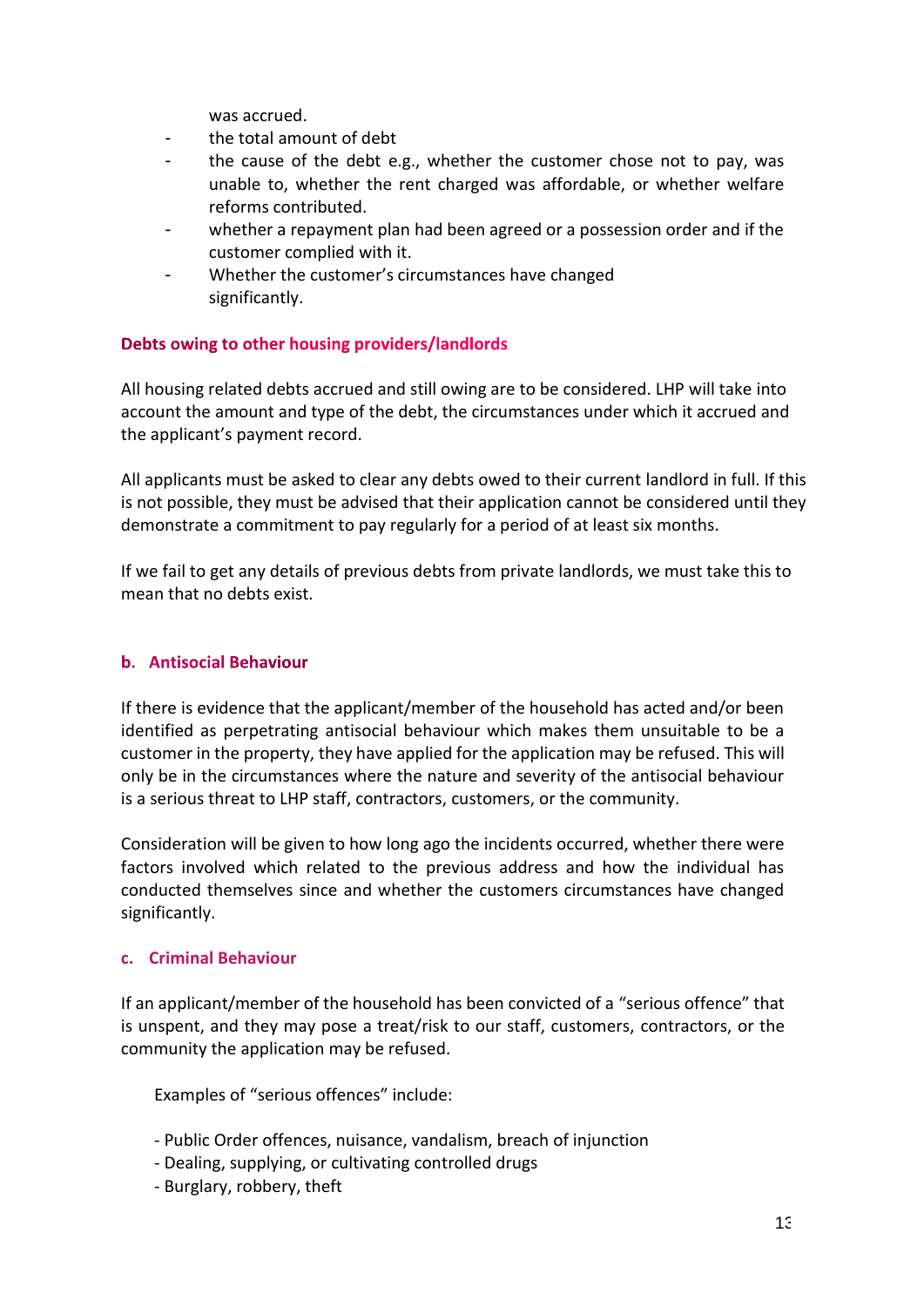- Violence
- Indictable offences
- Offences relating to hate crimes

Consideration will be given to how long ago the incidents occurred, whether there were factors involved which related to the previous address, and how the individual has conducted themselves since the conviction.

#### **d. Unmet Support Needs**

Applicants with unmet support needs, where LHP are unable to identify suitable and sufficient support through a third-party agency may be refused a tenancy. LHP will always aim to work with partner agencies to find appropriate support to enable an allocation to be made.

#### **e. False Information**

If an applicant is found to have deliberately provided false information that is relevant to a housing application, or has deliberately withheld information, which has resulted in improved chances of being offered a home the applicant may be refused an offer of accommodation.

#### **f. Tenancy Breaches**

Applicants may be refused where there is evidence that the applicant/member of the household has seriously breached a tenancy agreement or has behaved in a way that would constitute a breach of tenancy conditions, The breach will be considered if it would be reasonable for a court to grant a possession order, or if it renders the applicant unsuitable to be a LHP customer.

Examples include:

- Malicious damage to property
- Unwilling to comply with any imposed conditions of tenancy

## **g. Other Reasons for Refusal**

An applicant may also be refused an offer of accommodation if:

- The property applied for is unsuitable to the applicants needs and by offering the property would cause overcrowding.
- The applicant is a person from abroad prescribed as ineligible by the Secretary of State.

## **h. Appeals**

The relevant cbl policy for each local authority area provides information on the review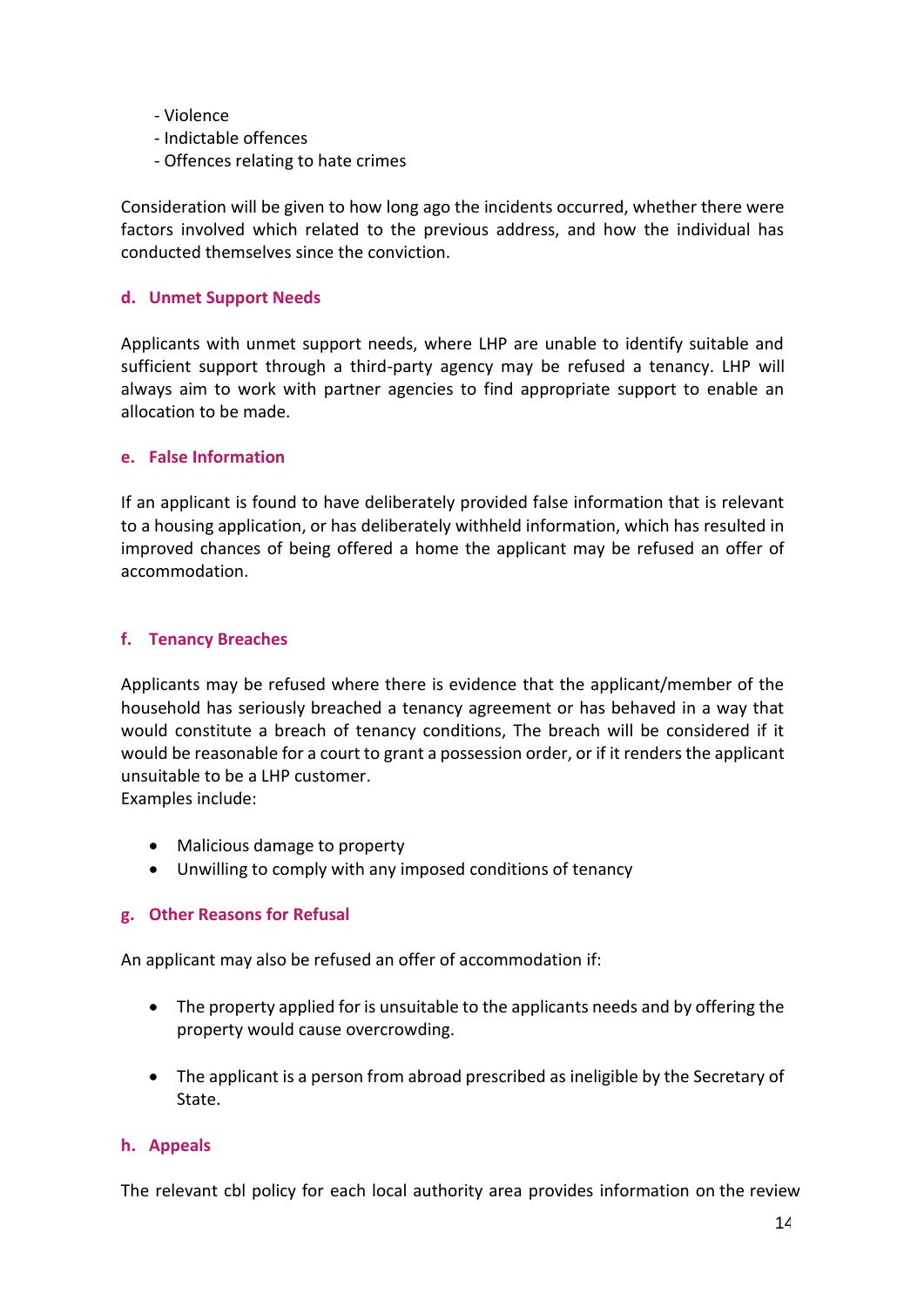and appeal mechanisms available to applicants.

If an applicant is unhappy with a decision made by LHP to refuse housing, then a complaint may be submitted, which will be investigated and responded to in line with the LHP Complaints Policy.

## <span id="page-14-0"></span>**21. Implementation, Monitoring and Performance**

- a) The Corporate Head of Customers is responsible for implementing and monitoring performance of this policy.
- b) The Corporate Head of Customers will monitor the following:
	- The number of properties empty and available for let
	- The average relet time for empty properties
	- The number of lets achieved
	- The numbers being rehoused through each scheme, by priority band
	- The numbers being rehoused through each scheme who are current tenants (transfers)
	- The number of refusals and reasons
	- No of lettings to Armed Forces applicants
	- The number of lettings by diversity of applicants
	- The number of refusals by diversity of applicants
- c) The Performance Team will monitor satisfaction with the lettings process.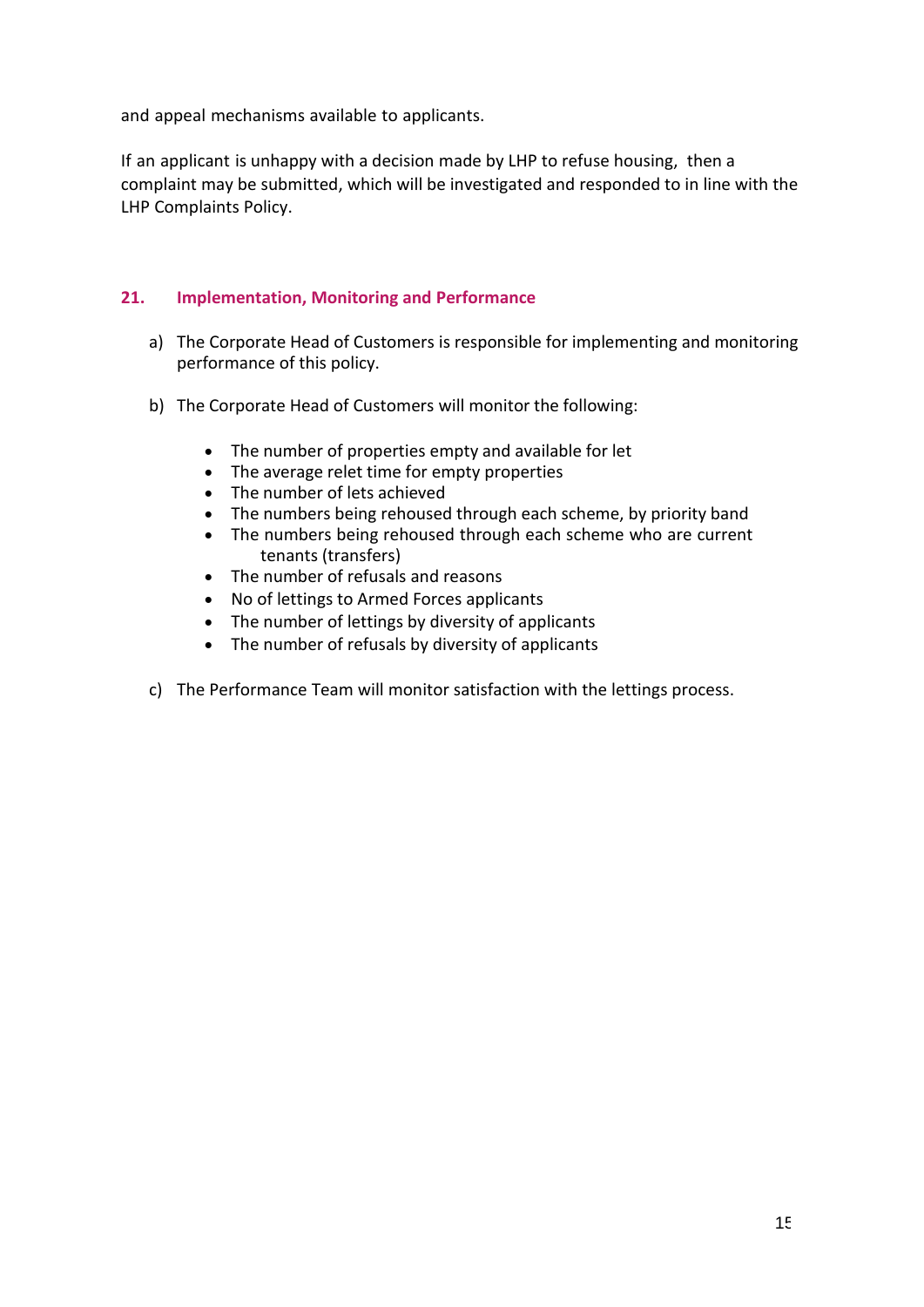

**Name of policy / strategy / project (the" initiative"):**

**Lettings Policy**

**Provide a brief summary of the aims and main activities of the initiative:** (bullet points)

The policy sets out the approach that LHP will take, working within the CBL schemes it currently participates in (for the North HomeChoice Lincs and for the East Lindsey and Boston Joint Housing Register), to effectively market and let our homes to suitable applicants, in a fair open and transparentway.

**Completed by: Mark Coupland Date: 17** January 2022

#### **STAGE 1: SCREENING**

<span id="page-15-0"></span>This stage establishes whether a proposed initiative will have an impact from an equality perspective on any particular group of people or community – i.e., on the grounds of race, religion/faith/belief, gender (including transgender), sexual orientation, age, disability, or whether it is"equality neutral" (i.e., have no effect either positive or negative).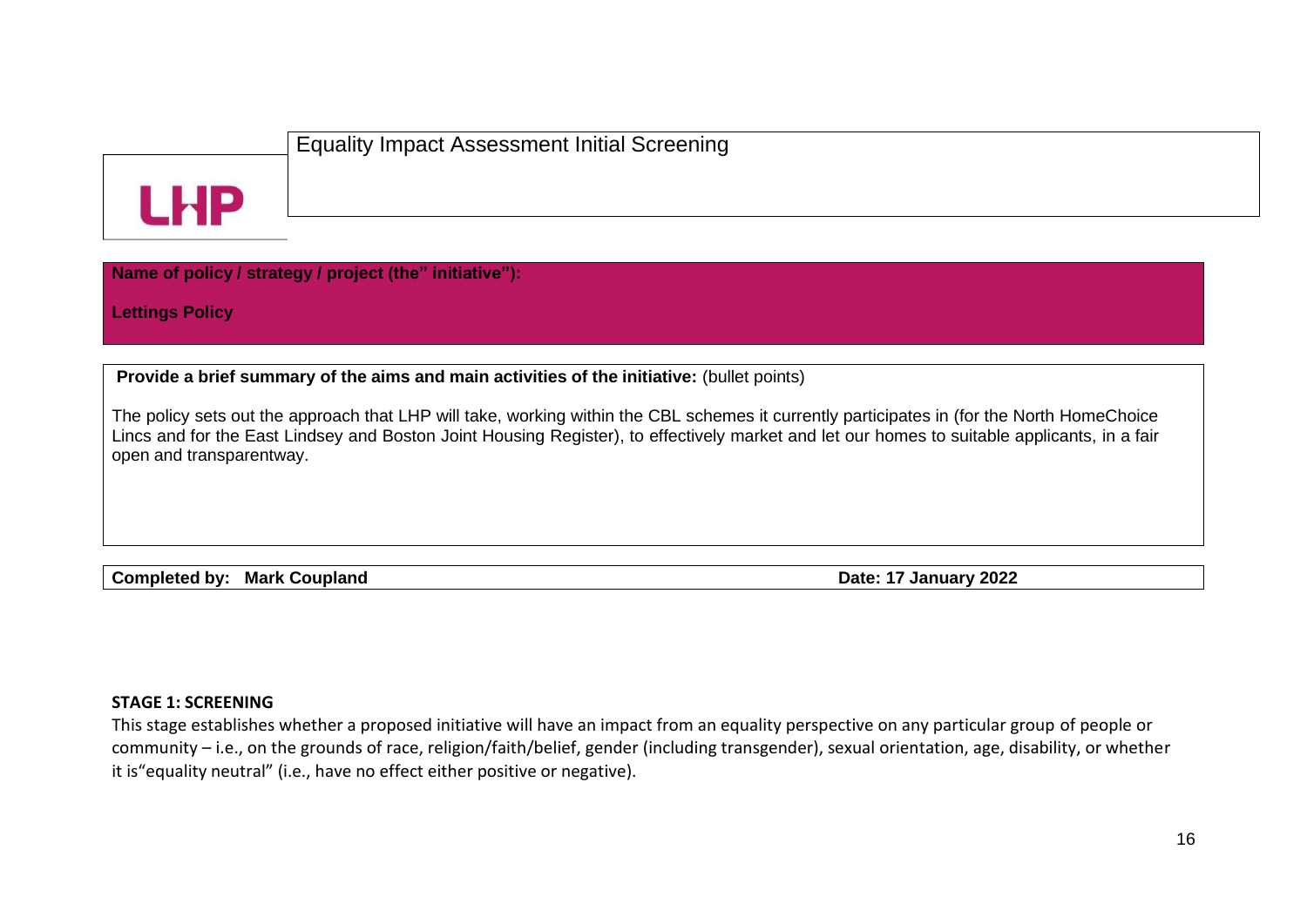**Q 1. Who will benefit from this initiative?** Is there likely to be a positive impact on specific groups/communities (whether they are the intended beneficiaries), and if so, how? Or is it clear at this stage that it will be equality 'neutral' i.e. will have no particular effect on any group? *Please consider* all aspects of Diversity including as a minimum: Age, Disability, Gender/Transgender, Race/Ethnicity, Religion/Faith/Belief, Sexuality

The Policy potentially benefits all housing applicants equally.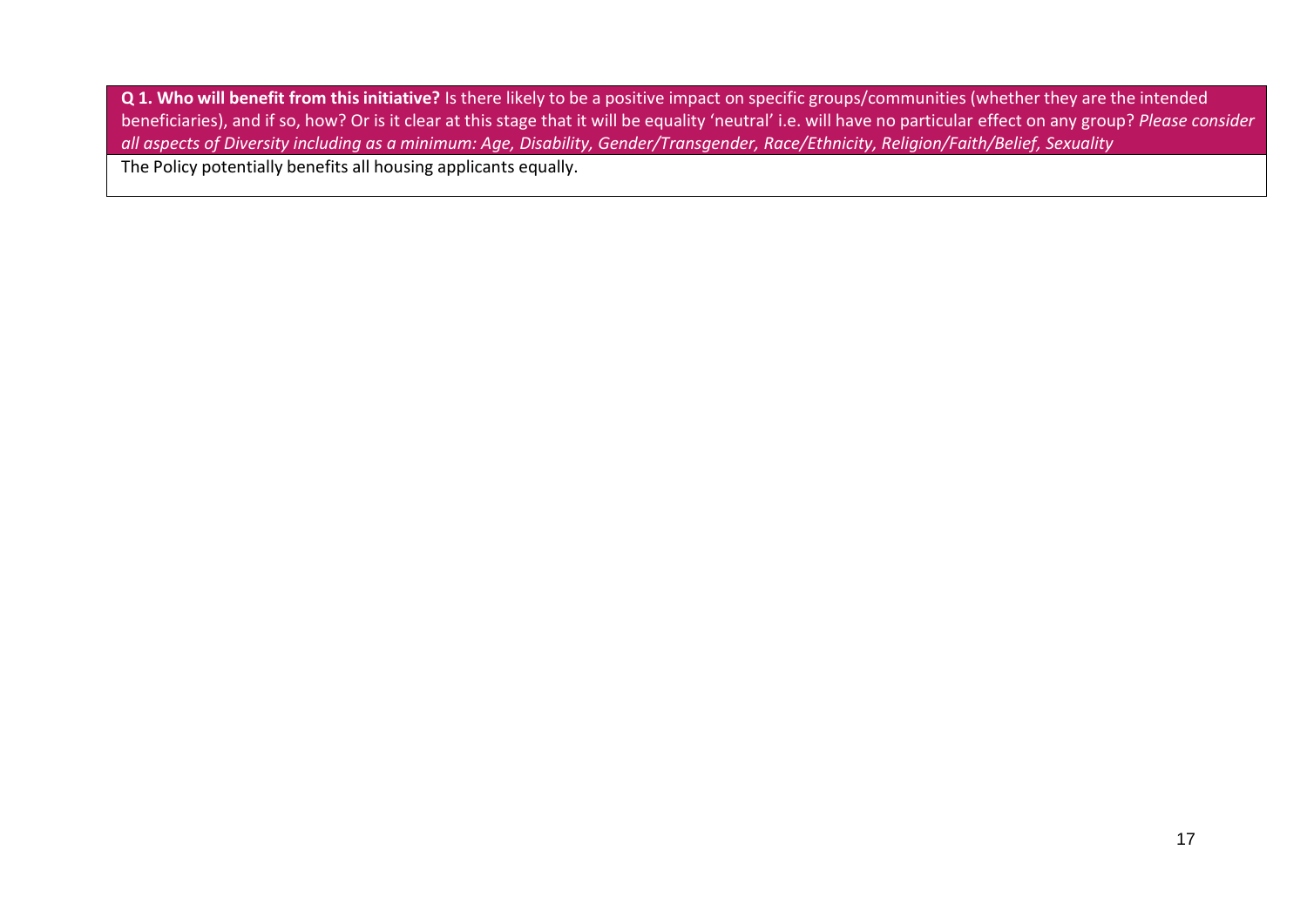**Q 2. Is there likely to be an adverse impact on one or more minority/under-represented or community group as a result of this initiative?** Ifso, who may be affected and why: Or is it clear at this stage that it will be equality 'neutral'? *Please consider all aspects of Diversity including as a minimum: Age, Disability, Gender/Transgender, Race/Ethnicity, Religion/Faith/Belief, Sexuality*

Not as a direct result of the policy, however, we know that we have a shortfall of suitably adapted homes held within our current stock. However, the policy seeks to clarify our stances in terms of who we will let our properties to in order to make the best use of the limited amount of fully or partially adapted property that we hold.

**Q 3. Is there sufficient data on the target beneficiary groups/communities?** Are any of these groups under or over represented? Do they have access to the same resources? What are your sources of data and are there any gaps? *Please consider all aspects of Diversity including as a minimum: Age, Disability, Gender/Transgender, Race/Ethnicity, Religion/Faith/Belief, Sexuality*

The policy is neutral in that it does not discriminate between the various groups or communities.

**Q 4. Outsourced services – if the initiative is partly or wholly provided by external organisations / agencies, please list any arrangementsyou** plan to ensure that they promote equality and diversity. Please consider all aspects of Diversity including as a minimum: Age, Disability, *Gender/Transgender, Race/Ethnicity, Religion/Faith/Belief, Sexuality*

The policy is implemented and monitored internally.

Q 5. Is the impact of the initiative (whether positive or negative) significant enough to warrant a full impact assessment – see guidance? If not, will there be monitoring and review to assess the level of impact over a period of time? *Please consider all aspects of Diversity including as a minimum: Age, Disability, Gender/Transgender, Race/Ethnicity, Religion/Faith/Belief, Sexuality*

No – we will continue to work with our partners through our development programme to bring more suitably adapted properties in to our stock, and we

continue to work with partners in local authority and the Occupational Therapy service to carry out adaptations to currently tenanted properties wherethis is the preferred option.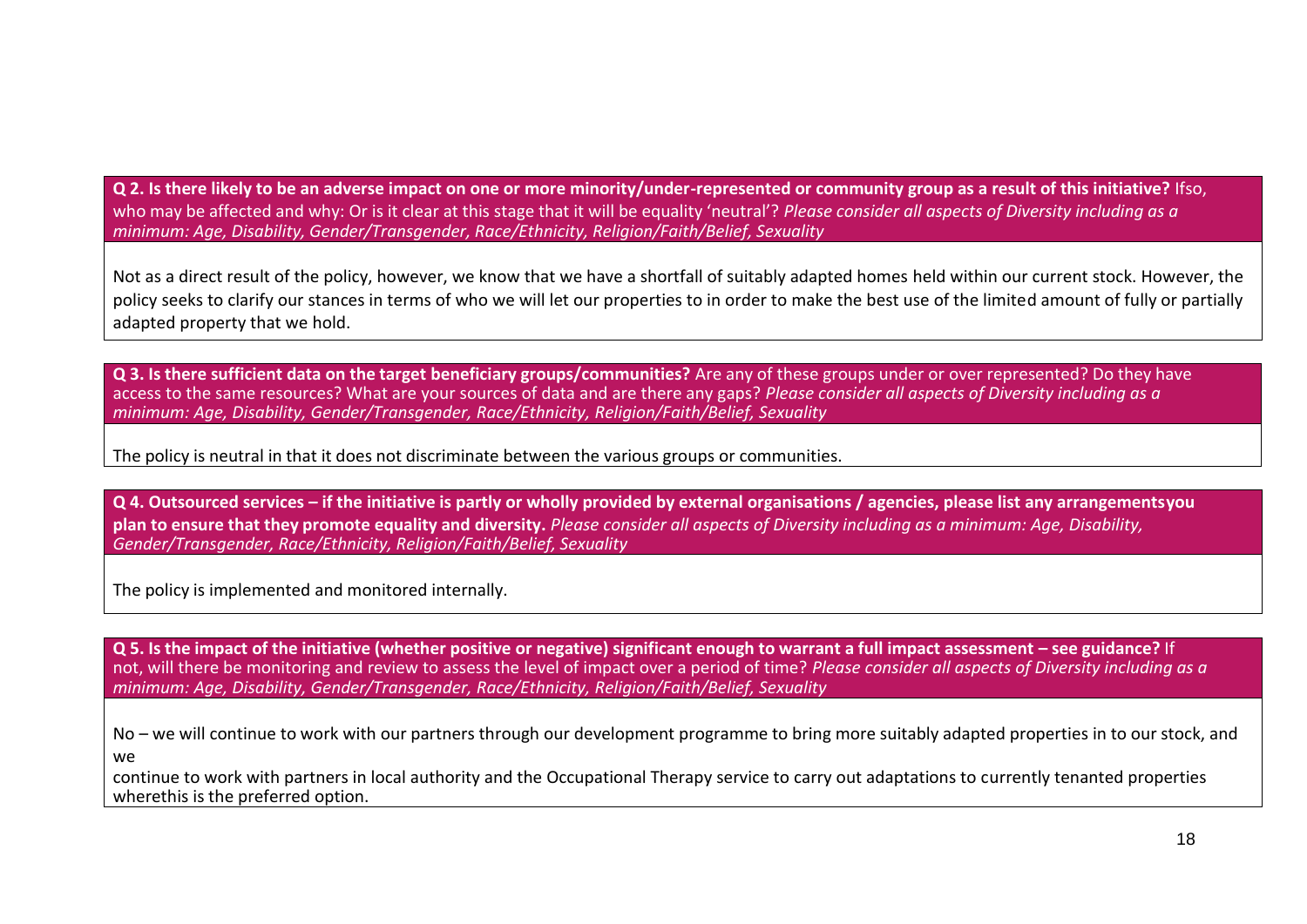**Q 6. To be completed at six monthly review** Detail actions taken to assess the level of impact over a period of time, or to address any gaps in data. Please consider all aspect of Diversity including as a minimum: Age, Disability, Gender/Transgender, Race/Ethnicity, Religion/Faith/Belief, Sexuality